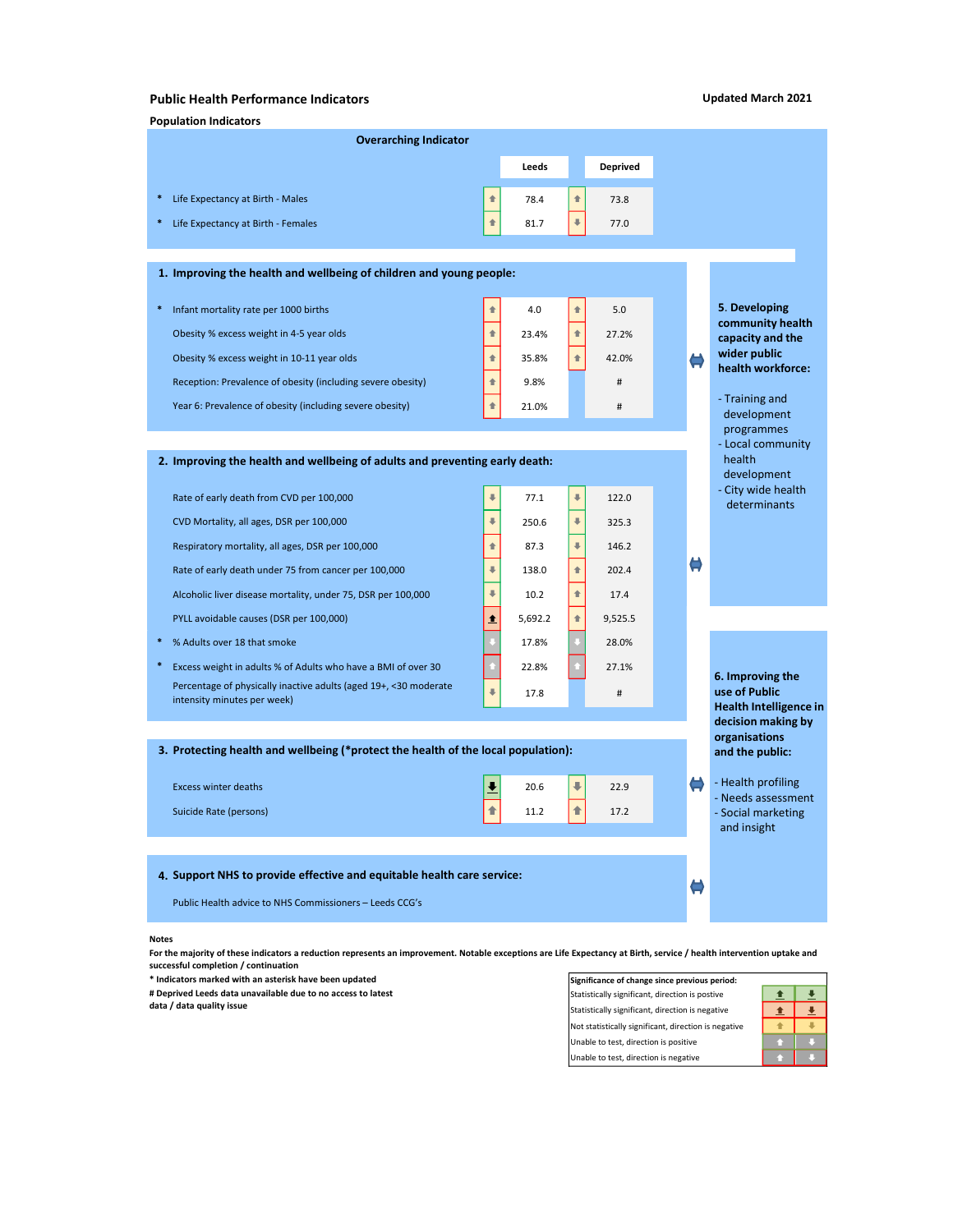#### Operational Indicators

| 1 Improving the health and wellbeing of children and young people:                                              |                          |       |                 |       |  |  |  |  |  |  |
|-----------------------------------------------------------------------------------------------------------------|--------------------------|-------|-----------------|-------|--|--|--|--|--|--|
|                                                                                                                 | Leeds                    |       | <b>Deprived</b> |       |  |  |  |  |  |  |
| Best start - number of under 2s taken into care                                                                 |                          | 123.0 |                 | 74.0  |  |  |  |  |  |  |
| Breast feeding % initiation                                                                                     |                          | 73.7% |                 | 67.5% |  |  |  |  |  |  |
| Breast feeding % maintenance at 6-8 weeks                                                                       | 合                        | 48.7% |                 | 43.3% |  |  |  |  |  |  |
| Alcohol - rate of admissions of under 18's to hospital for alcohol<br>$\star$<br>related problems (per 100,000) | $\overline{\phantom{a}}$ | 27.8  |                 | #     |  |  |  |  |  |  |

## 2 Improving the health and wellbeing of adults and preventing early death:

- \* NHS Health Check Completion Rate (of those offered rolling year) 61.6% #
- \* NHS Health Check Invitations (rolling year) 10,301 #
- \* Number of people referred or signposted to stop smoking services from GP practices' Rate of alcohol related admissions to hospital per 100,000  $\parallel$   $\parallel$  649.0 #
- \* Successful completions of drug dependency treatment (rolling year) 503.0 #
- \* Successful completions of alcohol dependency treatment (rolling year)  $\left| \begin{array}{c} \bullet \\ \bullet \end{array} \right|$  861.0
- \* Recorded diabetes type 1 and 2 (per 100,000) 6,528.1 9,258.1

#### 3 Protecting health and wellbeing (\*protect the health of the local population):

- \* HIV late diagnosis: % 15+ or above newly diagnosed with HIV with a CD4 count < 350 cells per mm3
- \* Chlamydia detection rate (15-24 year olds) (per 100,000)  $\left|\frac{\textbf{a}}{\textbf{a}}\right|$  3,946.4 #
- \* Uptake of Long-acting reversible contraceptives (LARC) (per 1,000)  $\left|\right.$   $\left.\right|$  61.6  $\left|$   $\right|$  61.6

Emergency Admissions from Intentional Self-Harm (DSR per 100,000)  $\frac{1}{2}$  227.0 #

#### 4. Support NHS to provide effective and equitable health care service:

Public Health advice to NHS Commissioners – Leeds CCG's

#### Notes

For the majority of these indicators a reduction represents an improvement. Notable exceptions are Life Expectancy at Birth, service / health intervention uptake and successful completion / continuation

421  $\begin{vmatrix} 1 \\ 1 \end{vmatrix}$  205.0

 $\uparrow$  57.1 #

\* Indicators marked with an asterisk have been updated Significance of change since previous period:

# Deprived Leeds data unavailable due to no access to latest

data / data quality issue

# Statistically significant, direction is postive  $\frac{\pm}{\pm}$ Statistically significant, direction is negative  $\left|\left| \right|\right| \left| \right|$ Not statistically significant, direction is postive  $\begin{array}{|c|c|}\n\hline\n\end{array}$ Not statistically significant, direction is negative  $\begin{array}{|c|c|}\n\hline\n\end{array}$ Unable to test, direction is positive Unable to test, direction is negative

 $\Leftrightarrow$ 

### Updated March 2021

5. Developing community health capacity and the wider public health workforce: dated March 2021<br>5. Developing<br>community health<br>capacity and the<br>wider public<br>health workforce:<br>- Training and<br>development<br>programmes<br>- Local community<br>health<br>development<br>- City wide health<br>development<br>- City wide health dated March 2021<br>
5. Developing<br>
community health<br>
capacity and the<br>
wider public<br>
health workforce:<br>
- Training and<br>
development<br>
programmes<br>
Local community<br>
health<br>
development<br>
- City wide health<br>
determinants<br>
determi

development programmes - Local community

health development

determinants

 $\Leftrightarrow$ 

 $\Rightarrow$ 

6. Improving the use of Public Health Intelligence in decision making by organisations and the public: development<br>
programmes<br>
Local community<br>
health<br>
development<br>
City wide health<br>
determinants<br>
determinants<br>
es of Public<br>
Health Intelligence in<br>
decision making by<br>
organisations<br>
and the public:<br>
- Health profiling<br>
- N programmes<br>
- Local community<br>
health<br>
development<br>
- City wide health<br>
determinants<br>
determinants<br>
Health Intelligence in<br>
Health Intelligence in<br>
decision making by<br>
organisations<br>
and the public:<br>
- Health profiling<br>
- - Local community<br>
health<br>
development<br>
development<br>
determinants<br>
determinants<br>
6. Improving the<br>
use of Public<br>
Health Intelligence in<br>
decaision making by<br>
organisations<br>
and the public:<br>
- Health profiling<br>
- Needs ass

- 
- and insight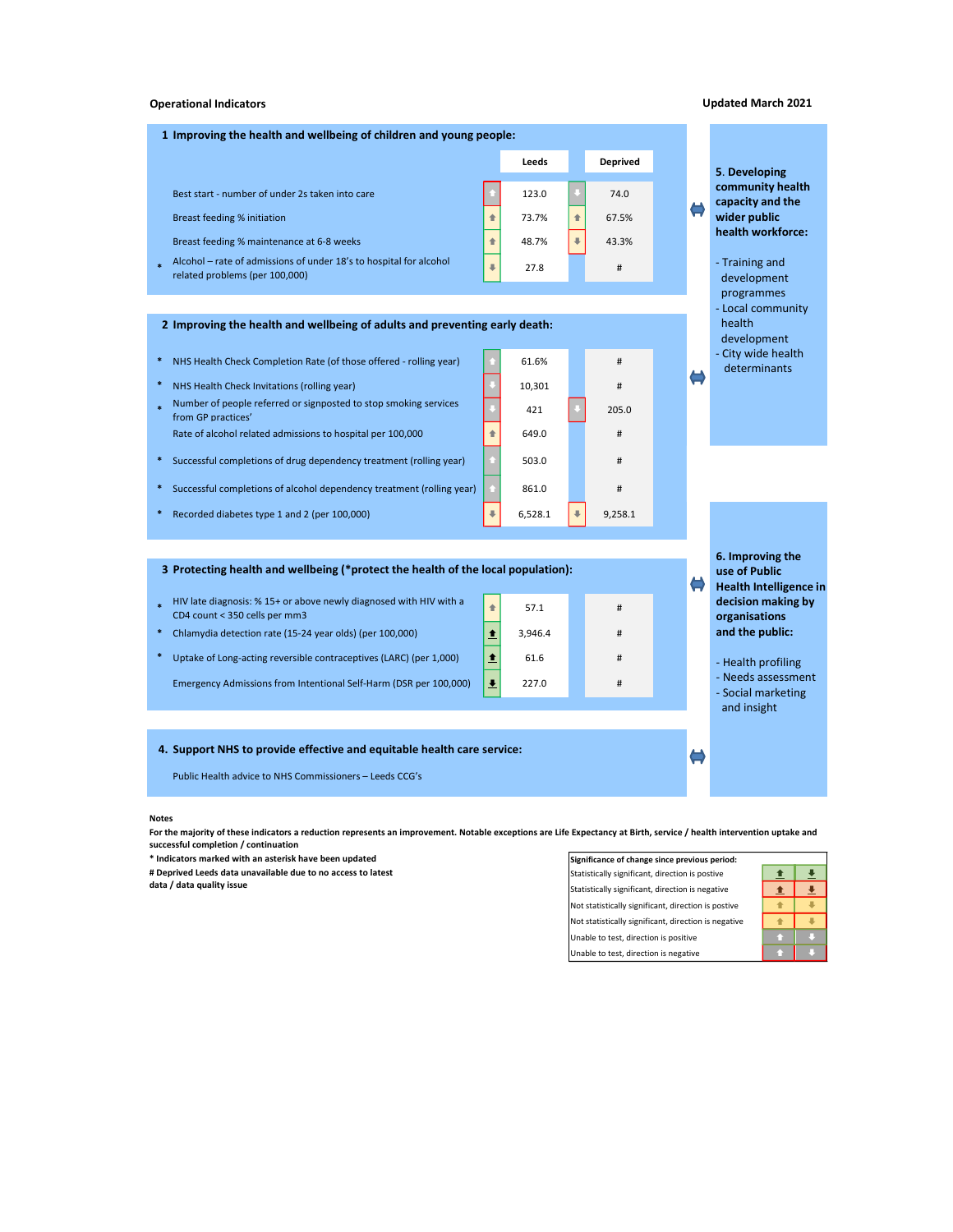| <b>Population Indicators</b><br>Leeds |                                                                                                 |                          |         |                          | <b>Deprived Leeds</b> | Latest period | Leeds              | Previous period Previous period<br>Deprived Leeds | Previous period | An improving<br>direction is an |
|---------------------------------------|-------------------------------------------------------------------------------------------------|--------------------------|---------|--------------------------|-----------------------|---------------|--------------------|---------------------------------------------------|-----------------|---------------------------------|
|                                       | <b>Overarching Indicator</b>                                                                    |                          |         |                          |                       |               | Updated March 2021 |                                                   |                 |                                 |
| $\ast$                                | Life Expectancy at Birth - Males                                                                | $\triangle$              | 78.4    | 合                        | 73.8                  | 2017 - 2019   | 78.1               | 73.2                                              | 2016 - 2018     | increase                        |
| *                                     | Life Expectancy at Birth - Females                                                              | 合                        | 81.7    | $\ddot{\phantom{a}}$     | 77.0                  | 2017 - 2019   | 81.5               | 77.1                                              | 2016 - 2018     | increase                        |
| $\mathbf{1}$                          | Improving the health and wellbeing of children and young people:                                |                          |         |                          |                       |               |                    |                                                   |                 |                                 |
| $\ast$                                | Infant mortality rate per 1000 births                                                           | $\ddot{\phantom{0}}$     | 4.0     | 合                        | 5.0                   | 2017-2019     | 3.9                | 4.8                                               | 2016-2018       | decrease                        |
|                                       | Obesity % excess weight in 4-5 year olds                                                        | 合                        | 23.4%   | 合                        | 27.2%                 | 2018/19       | 22.4%              | 25.7%                                             | 2017/18         | decrease                        |
|                                       | Obesity % excess weight in 10-11 year olds                                                      |                          | 35.8%   | 合                        | 42.0%                 | 2018/19       | 34.0%              | 39.9%                                             | 2017/18         | decrease                        |
|                                       | Reception: Prevalence of Obesity (including severe obesity)                                     |                          | 9.8%    |                          | #                     | 2018/19       | 9.5%               | #                                                 | 2017/18         | decrease                        |
|                                       | Year 6: Prevalence of Obesity (including severe obesity)                                        | $\triangle$              | 21.0%   |                          | #                     | 2018/19       | 19.9%              | #                                                 | 2017/18         | decrease                        |
| $\mathbf{2}$                          | Improving the health and wellbeing of adults and preventing early death:                        |                          |         |                          |                       |               |                    |                                                   |                 |                                 |
|                                       | Rate of early death from CVD per 100,000                                                        | $\overline{\phantom{a}}$ | 77.1    | $\overline{\phantom{a}}$ | 122.0                 | 2017-2019     | 82.1               | 137.8                                             | 2016 - 2018     | decrease                        |
|                                       | CVD Mortality, all ages, DSR per 100,000                                                        | $\overline{\phantom{a}}$ | 250.6   | $\ddot{\phantom{1}}$     | 325.3                 | 2017 - 2019   | 262.2              | 349.2                                             | 2016 - 2018     | decrease                        |
|                                       | Respiratory mortality, all ages, DSR per 100,000                                                | 合                        | 87.3    | $\ddot{\phantom{1}}$     | 146.2                 | 2017 - 2019   | 87.0               | 146.8                                             | 2016 - 2018     | decrease                        |
|                                       | Rate of early death under 75 from cancer per 100,000                                            | $\overline{\phantom{a}}$ | 138.0   | 全                        | 202.4                 | 2017 - 2019   | 140.1              | 200.0                                             | 2016 - 2018     | decrease                        |
|                                       | Alcoholic liver disease mortality, under 75, DSR per 100,000                                    | 工                        | 10.2    | $\triangleq$             | 17.4                  | 2017 - 2019   | 10.3               | 16.4                                              | 2016 - 2018     | decrease                        |
|                                       | PYLL avoidable causes (DSR per 100,000)                                                         | ↟                        | 5,692.2 | $\ddot{\phantom{a}}$     | 9,525.5               | 2017 - 2019   | 5,612.7            | 9,451.6                                           | 2016-2018       | decrease                        |
| *                                     | % Adults over 18 that smoke                                                                     |                          | 17.8%   |                          | 28.0%                 | Q3 2020/21    | 18.2%              | 29.1%                                             | Q2 2020/21      | decrease                        |
| *                                     | Excess weight in adults % of Adults who have a BMI of over 30                                   |                          | 22.8%   |                          | 27.1%                 | Q3 2020/21    | 22.7%              | 27.1%                                             | Q2 2020/21      | decrease                        |
|                                       | Percentage of physically inactive adults (aged 19+, <30 moderate intensity<br>minutes per week) | $\blacksquare$           | 17.8    |                          | #                     | 2018/19       | 20.6               | #                                                 | 2017/18         | decrease                        |
| 3                                     | Protecting health and wellbeing (*protect the health of the local population):                  |                          |         |                          |                       |               |                    |                                                   |                 |                                 |
|                                       | Excess winter deaths                                                                            |                          | 20.6    | $\overline{\phantom{a}}$ | 22.9                  | 2018/19       | 29.3               | 27.9                                              | 2017/18         | decrease                        |
|                                       | Suicide Rate (persons)                                                                          |                          | 11.2    | €                        | 17.2                  | 2017-19       | 9.7                | 13.5                                              | 2016-18         | decrease                        |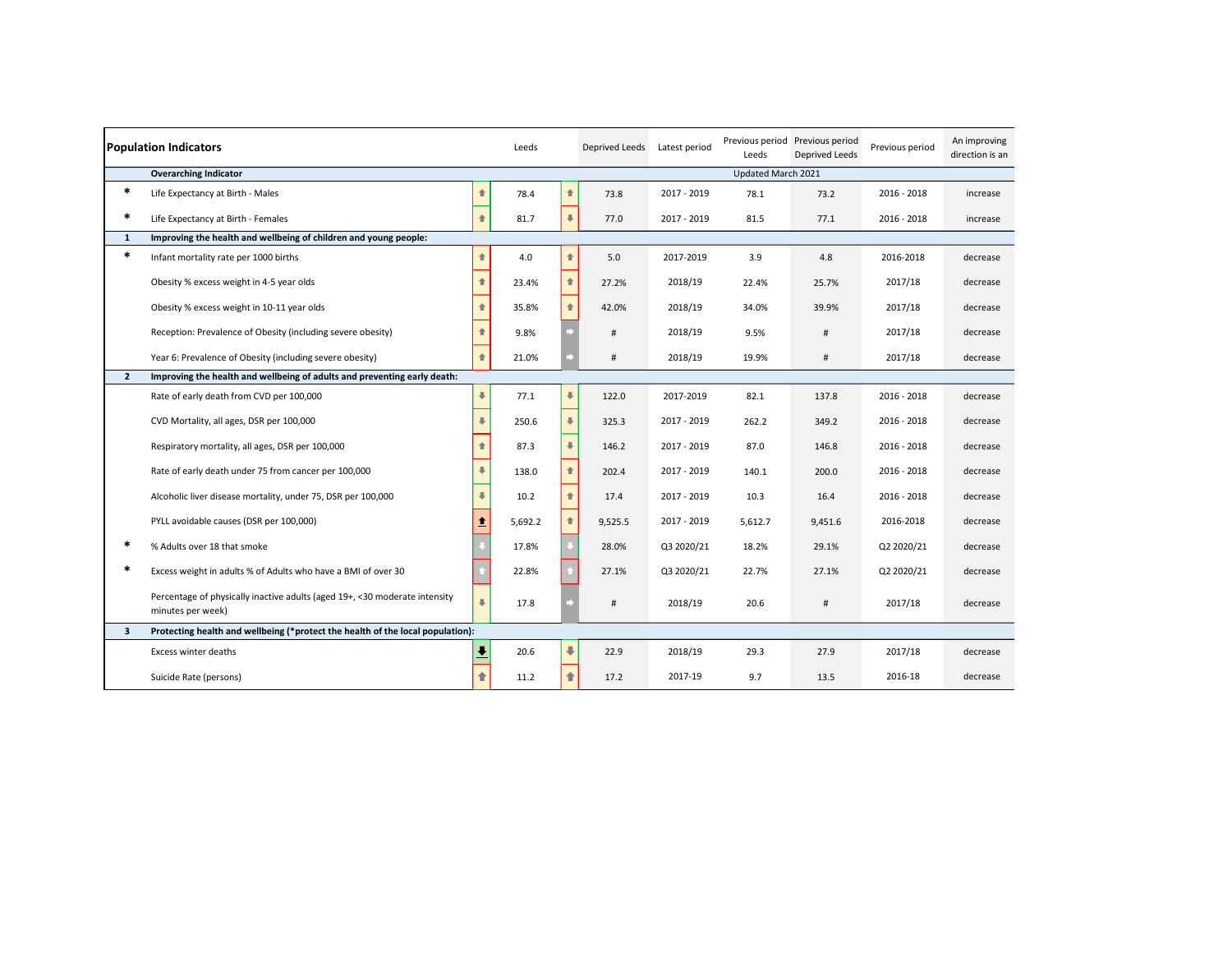| <b>Operational Indicators</b> |                                                                                                      |                      | Leeds   |   | Deprived Leeds | Latest period   | Previous period<br>Leeds | Previous period<br>Deprived Leeds | Previous period | An improving<br>direction is an |
|-------------------------------|------------------------------------------------------------------------------------------------------|----------------------|---------|---|----------------|-----------------|--------------------------|-----------------------------------|-----------------|---------------------------------|
| $\mathbf{1}$                  | Improving the health and wellbeing of children and young people:                                     |                      |         |   |                |                 |                          |                                   |                 |                                 |
|                               | Best start - number of under 2s taken into care                                                      |                      | 123.0   |   | 74.0           | 2019/20         | 121.0                    | 75.0                              | 2018/19         | decrease                        |
|                               | Breast feeding % initiation                                                                          | 合                    | 73.7%   | 全 | 67.5%          | 2018/19         | 73.0%                    | 65.5%                             | 2017/18         | increase                        |
|                               | Breast feeding % maintenance at 6-8 weeks                                                            | 合                    | 48.7%   |   | 43.3%          | 2018/19         | 48.4%                    | 44.0%                             | 2017/18         | decrease                        |
|                               | Alcohol - rate of admissions of under 18's to hospital for alcohol related<br>problems (per 100,000) | 工                    | 27.8    |   | #              | 2017/18 - 19/20 | 34.1                     | #                                 | 2016/17 - 18/19 | decrease                        |
| $\overline{2}$                | Improving the health and wellbeing of adults and preventing early death:                             |                      |         |   |                |                 |                          |                                   |                 |                                 |
| *                             | NHS Health Check Completion Rate (of those offered - rolling year)                                   |                      | 61.6%   |   | #              | Q3 2020/21      | 58.7%                    | #                                 | Q2 2020/21      | increase                        |
| $\ast$                        | NHS Health Check Invitations (rolling year)                                                          |                      | 10,301  |   | #              | Q3 2020/21      | 17.321                   | #                                 | Q2 2020/21      | increase                        |
|                               | Number of people referred or signposted to stop smoking services from GP<br>practices'               |                      | 421     |   | 205.0          | Q3 2020/21      | 1,345                    | 798.0                             | Q2 2020/21      | increase                        |
|                               | Rate of alcohol related admissions to hospital per 100,000                                           |                      | 649.0   |   | #              | 2018/19         | 646.4                    | #                                 | 2017/18         | decrease                        |
|                               | Successful completions of drug dependency treatment (rolling year)                                   |                      | 503.0   |   | #              | Q3 2020/21      | 485.0                    | #                                 | Q2 2020/21      | increase                        |
|                               | Successful completions of alcohol dependency treatment (rolling year)                                |                      | 861.0   |   | #              | Q3 2020/21      | 834.0                    | #                                 | Q2 2020/21      | increase                        |
| *                             | Recorded diabetes type 1 and 2 (per 100,000)                                                         | 工                    | 6,528.1 |   | 9,258.1        | Q3 2020/21      | 6,537.7                  | 9,281.0                           | Q2 2020/21      | increase                        |
| 3                             | Protecting health and wellbeing (*protect the health of the local population):                       |                      |         |   |                |                 |                          |                                   |                 |                                 |
| $\ast$                        | HIV late diagnosis: % 15+ or above newly diagnosed with HIV with a CD4 count<br>< 350 cells per mm3  |                      | 57.1    |   | #              | $2017 - 19$     | 52.5                     | #                                 | 2016-18         | decrease                        |
| *                             | Chlamydia detection rate (15-24 year olds) (per 100,000)                                             | ↟                    | 3,946.4 |   | #              | 2019            | 3,434.8                  | #                                 | 2018            | increase                        |
|                               | Uptake of Long-acting reversible contraceptives (LARC) (per 1,000)                                   | ↟                    | 61.6    |   | #              | 2019            | 59.2                     | #                                 | 2018            | increase                        |
|                               | Emergency Admissions from Intentional Self-Harm (DSR per 100,000)                                    | $\ddot{\phantom{1}}$ | 227.0   |   |                | 2018-19         | 240.9                    | 380.1                             | 2016-17         | decrease                        |

#### Notes

\* Indicators marked with an asterisk have been updated for March 2021

"Deprived Leeds" is the population of Leeds living in an area ranking in the 10% most deprived nationally

# Deprived Leeds data is unavailable due to no access to latest data / data quality issue

Population' and 'Operational' indicators are defined as follows. Population level indicators are health outcomes (i.e. Increased life expectancy, Reduced premature mortality, People living healthier lifestyles). Operationa indicators are measures of service delivery or health intervention, and the outcome of that service delivery or health intervention (i.e. breast feeding initiation, and continuation at 6-8 wks, health checks and numbers on diabetes register, completion of alcohol dependency treatment and admission to hospital for alcohol harm). Please note that providing a Leeds Deprived split is not possible for all indicators.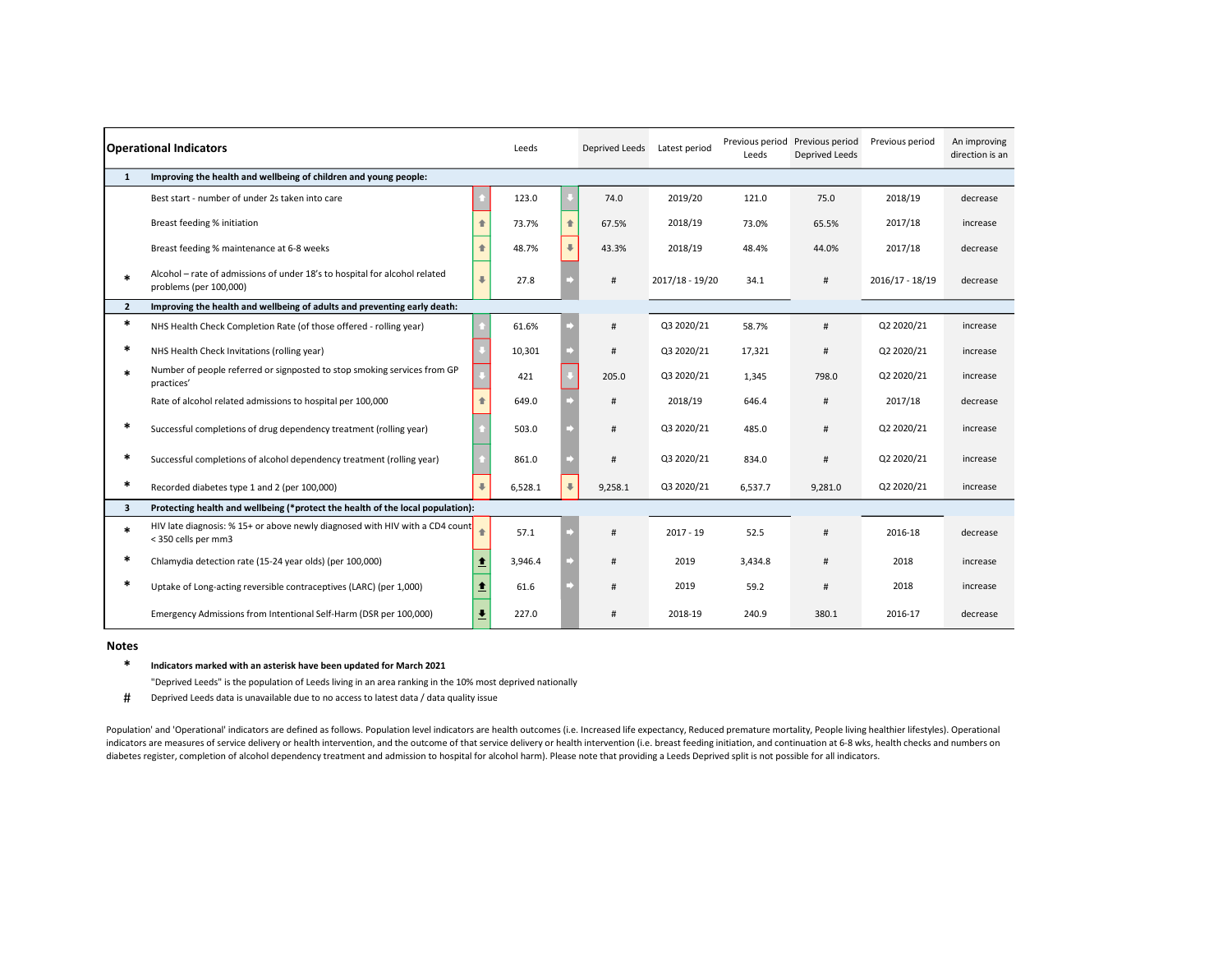

Updated March 2021





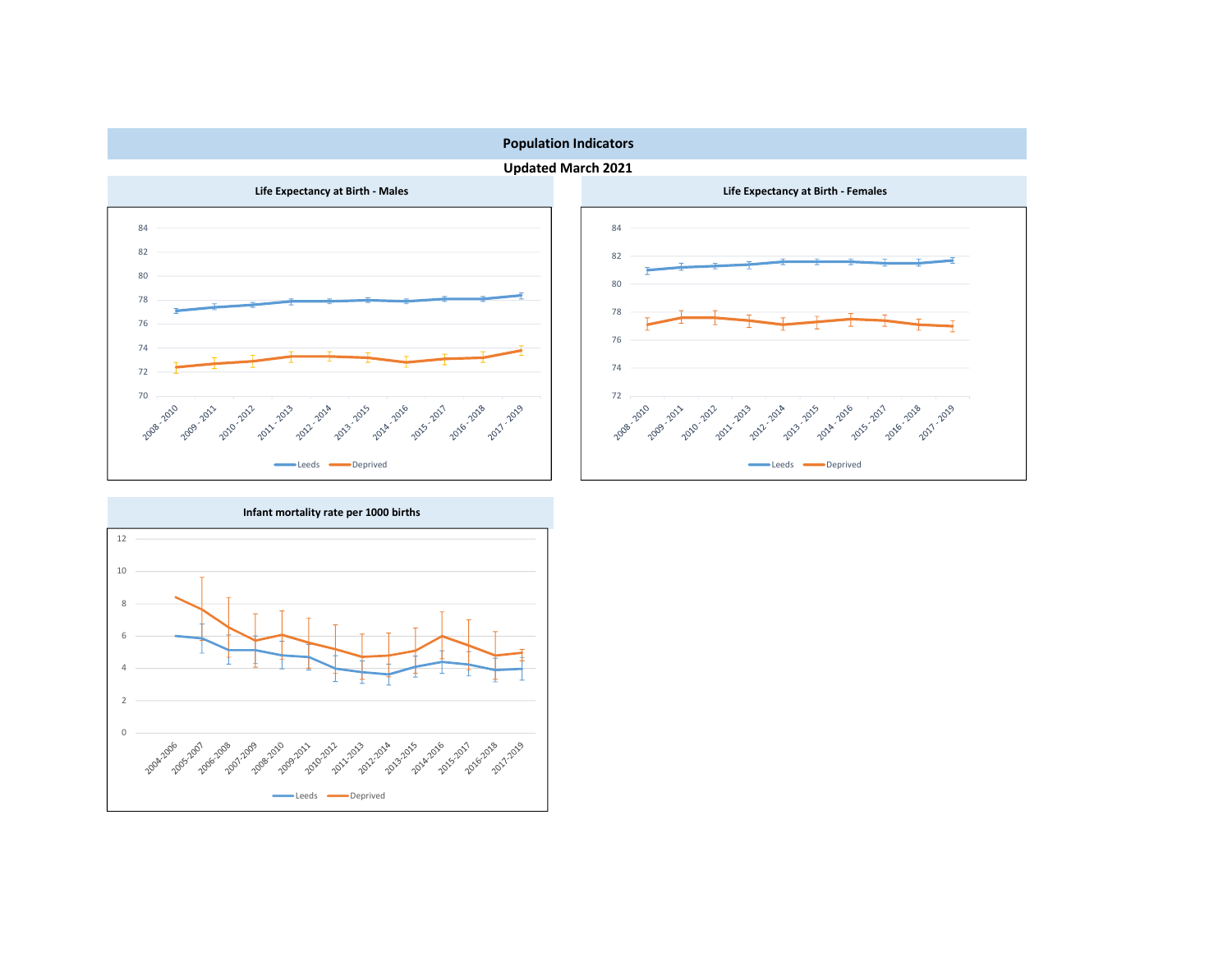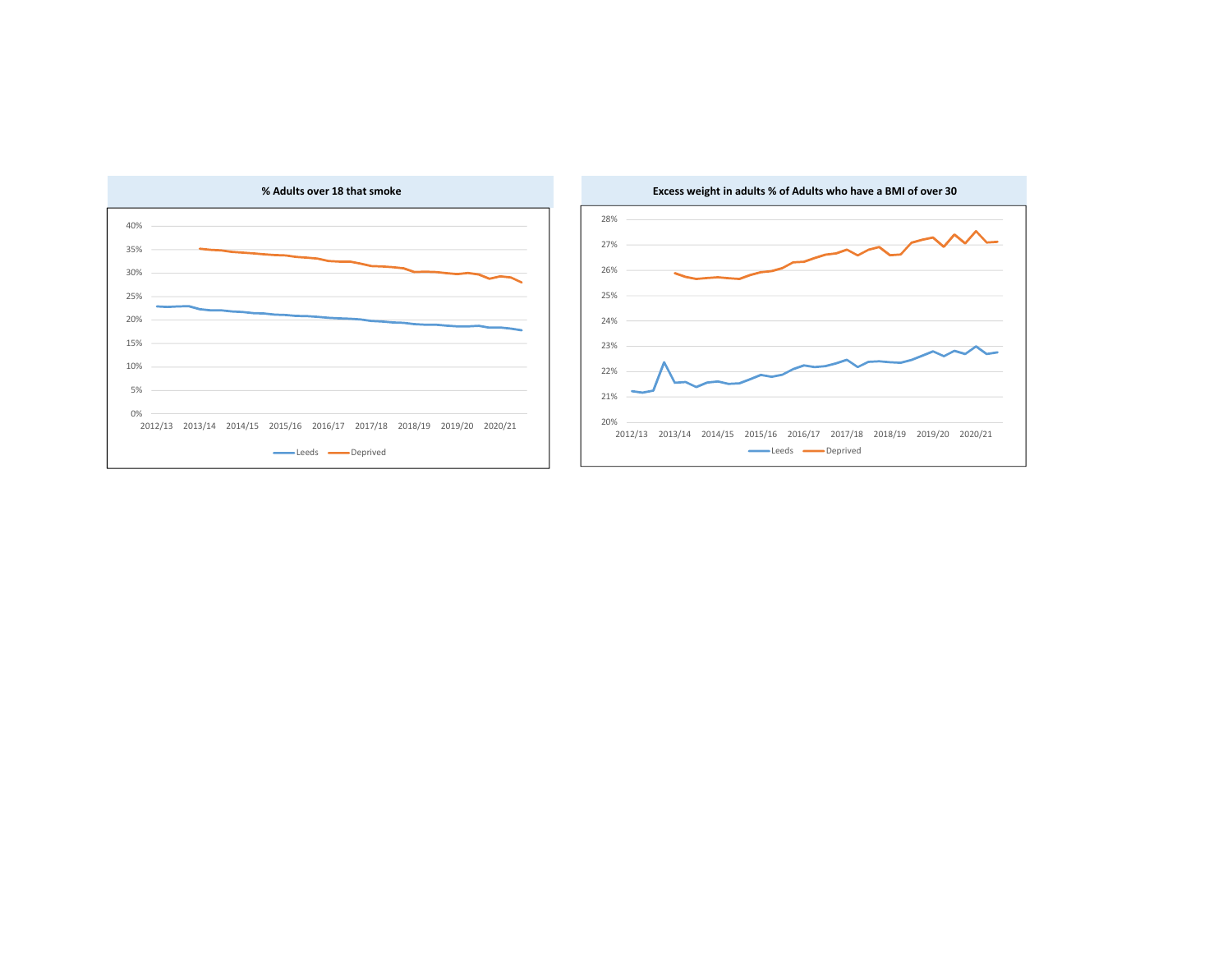

# Operational Indicators - March 2021

Uptake of NHS Health Checks





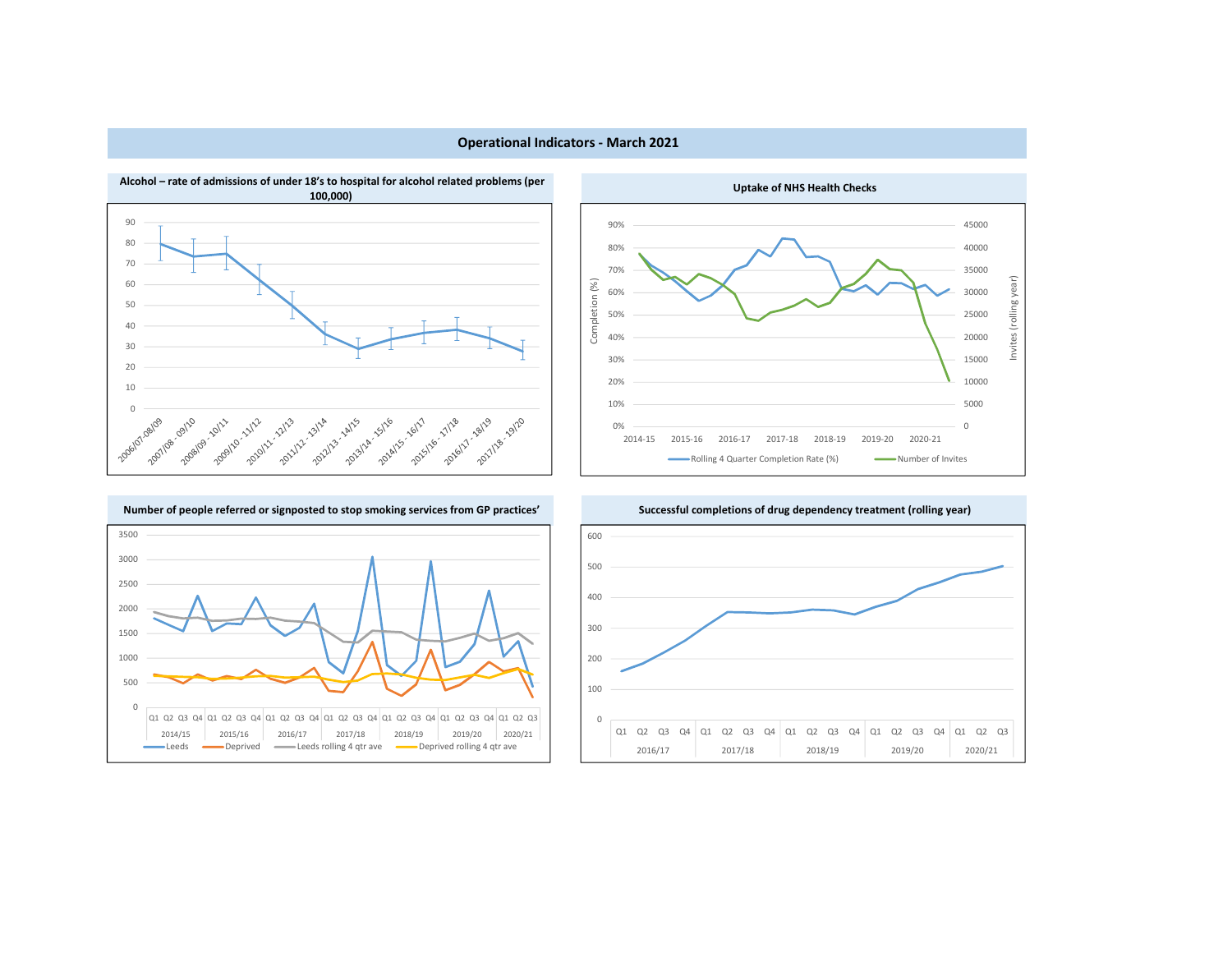